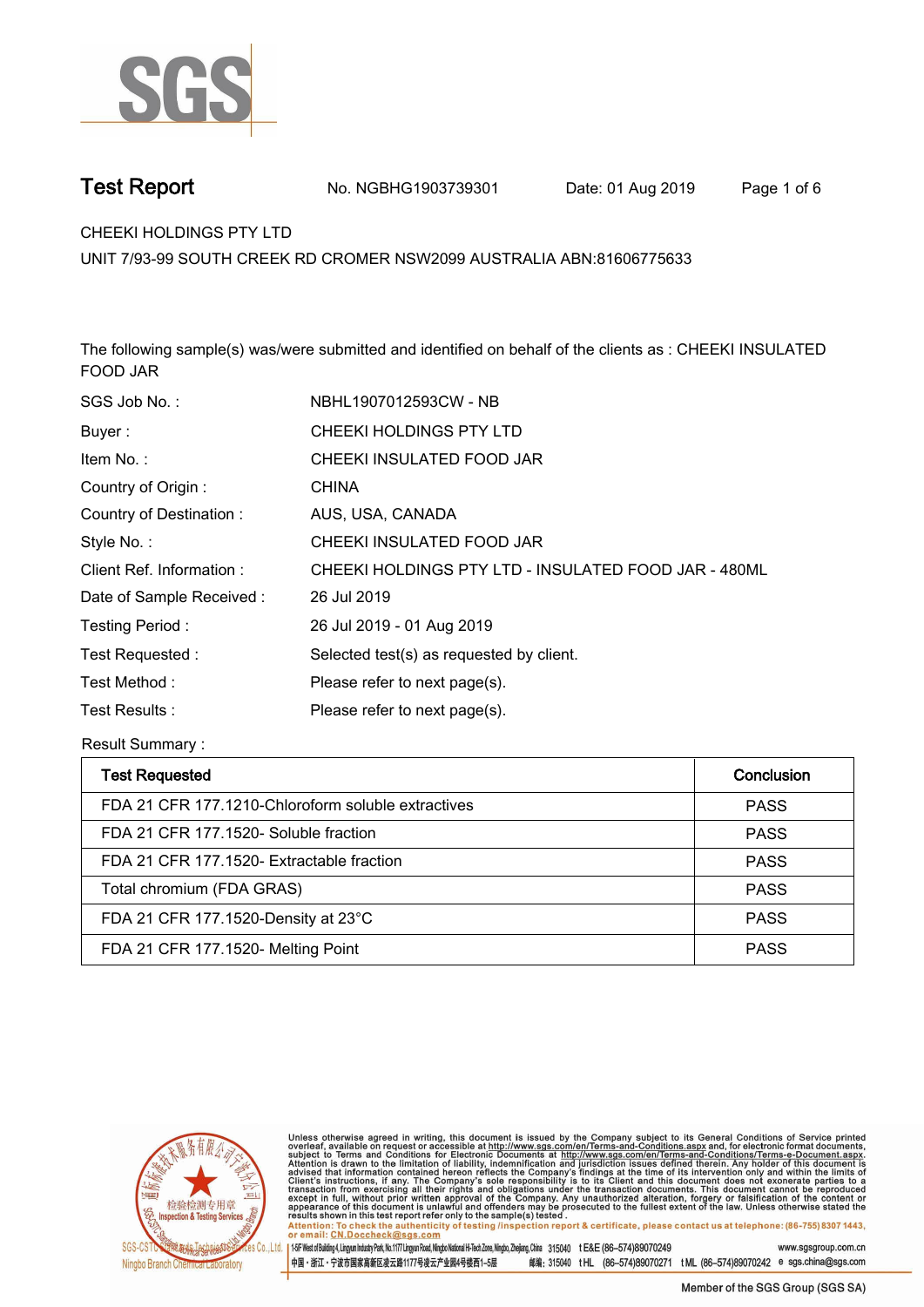

**Test Report. No. NGBHG1903739301 Date: 01 Aug 2019. Page 2 of 6.**

Signed for and on behalf of SGS-CSTC Standards Technical Services Co., Ltd. Ningbo Branch.

 $\chi_{\nu}$ ao

**Approved Signatory . . . Iris Xiao.**



Unless otherwise agreed in writing, this document is issued by the Company subject to its General Conditions of Service printed overleaf, available on request or accessible at http://www.sgs.com/en/Terms-and-Conditions.as

145F West of Building 4, Lingun Industry Park, No. 1177 Lingyun Road, Ningbo National Hi-Tech Zone, Ningbo, Zhejiang, China 315040 t E&E (86-574)89070249 www.sgsgroup.com.cn 中国・浙江・宁波市国家高新区凌云路1177号凌云产业园4号楼西1-5层

邮编: 315040 tHL (86-574)89070271 tML (86-574)89070242 e sgs.china@sgs.com Member of the SGS Group (SGS SA)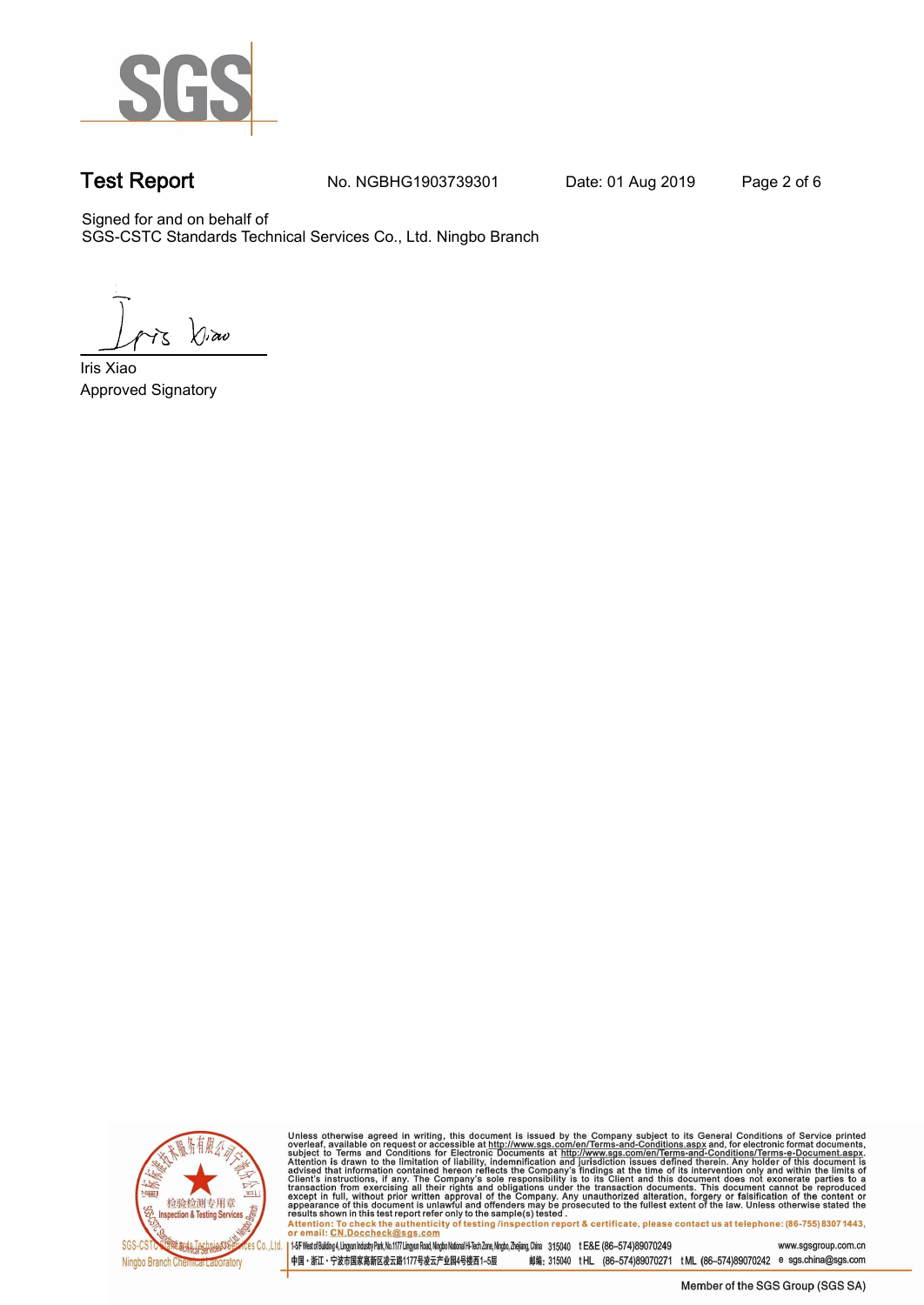

**Test Report. No. NGBHG1903739301 Date: 01 Aug 2019. Page 3 of 6.**

**Test Results :.**

**Test Part Description :.**

| Specimen No.    | <b>SGS Sample ID</b> | <b>Description</b>         | <b>Material</b>         |
|-----------------|----------------------|----------------------------|-------------------------|
|                 |                      |                            | (claimed by the client) |
| SN <sub>1</sub> | NGB19-037393.001     | Deep blue plastic lid      | РP                      |
| SN <sub>2</sub> | NGB19-037393.002     | Milky silicone rubber ring | SILICONE RUBBER         |
| SN <sub>3</sub> | NGB19-037393.003     | Silvery metal jar          | <b>STAINLESS STEEL</b>  |

## **FDA 21 CFR 177.1210-Chloroform soluble extractives.**

| Test Method : | With reference to FDA 21 CFR 177.1210 |
|---------------|---------------------------------------|
|               |                                       |

| Simulant Used   | <u>Time</u> | l emperature | Max. Permissible | Result of 002     |
|-----------------|-------------|--------------|------------------|-------------------|
|                 |             |              | <b>Limit</b>     | Chloroform-solubl |
|                 |             |              |                  | e extractives     |
| Distilled Water | 24hr(s)     | 120°F        | 50mg/kg          | $<$ 5mg/kg        |

## **FDA 21 CFR 177.1520- Soluble fraction.**

| Test Method : . | With reference to FDA 21 CFR 177.1520 (d) (4) (i). |                |                           |                                   |
|-----------------|----------------------------------------------------|----------------|---------------------------|-----------------------------------|
| Simulant Used   | <u>Time</u>                                        | Temp           | Max. Permissible<br>Limit | Result of 001<br>Soluble fraction |
| Xylene          | 2hr(s)                                             | $25^{\circ}$ C | $9.8\%$ (w/w)             | $1.3\%$ (w/w)                     |

# **FDA 21 CFR 177.1520- Extractable fraction.**

Test Method : With reference to FDA 21 CFR 177.1520(d) (3) (i).

| Simulant Used | <u>Time</u> | Temperature | Max. Permissible | Result of 001   |  |
|---------------|-------------|-------------|------------------|-----------------|--|
|               |             |             | Limit            | Extractable     |  |
|               |             |             |                  | fraction        |  |
| n-Hexane      | 2hr(s)      | reflux      | $6.4\%$ (w/w)    | $< 0.5\%$ (w/w) |  |
|               |             | temperature |                  |                 |  |

中国・浙江・宁波市国家高新区凌云路1177号凌云产业园4号楼西1-5层

# **Total chromium (FDA GRAS).**

**Test Method :. Acid digestion, followed by analysis using ICP-OES..**



| Unless otherwise agreed in writing, this document is issued by the Company subject to its General Conditions of Service printed                          |                     |
|----------------------------------------------------------------------------------------------------------------------------------------------------------|---------------------|
| overleaf, available on request or accessible at http://www.sqs.com/en/Terms-and-Conditions.aspx and, for electronic format documents,                    |                     |
| subject to Terms and Conditions for Electronic Documents at http://www.sgs.com/en/Terms-and-Conditions/Terms-e-Document.aspx.                            |                     |
| Attention is drawn to the limitation of liability, indemnification and jurisdiction issues defined therein. Any holder of this document is               |                     |
| advised that information contained hereon reflects the Company's findings at the time of its intervention only and within the limits of                  |                     |
| Client's instructions, if any. The Company's sole responsibility is to its Client and this document does not exonerate parties to a                      |                     |
| transaction from exercising all their rights and obligations under the transaction documents. This document cannot be reproduced                         |                     |
| except in full, without prior written approval of the Company. Any unauthorized alteration, forgery or falsification of the content or                   |                     |
| appearance of this document is unlawful and offenders may be prosecuted to the fullest extent of the law. Unless otherwise stated the                    |                     |
| results shown in this test report refer only to the sample(s) tested.                                                                                    |                     |
| Attention: To check the authenticity of testing /inspection report & certificate, please contact us at telephone: (86-755) 8307 1443,                    |                     |
| or email: CN.Doccheck@sgs.com                                                                                                                            |                     |
|                                                                                                                                                          |                     |
| 145F West of Building 4, Lingyun Industry Park, No.1177 Lingyun Road, Ningbo Nafonal Hi-Tech Zone, Ningbo, Zheijang, China 315040 t E&E (86-574)89070249 | www.sgsgroup.com.cn |

Member of the SGS Group (SGS SA)

邮编: 315040 tHL (86-574)89070271 tML (86-574)89070242 e sgs.china@sgs.com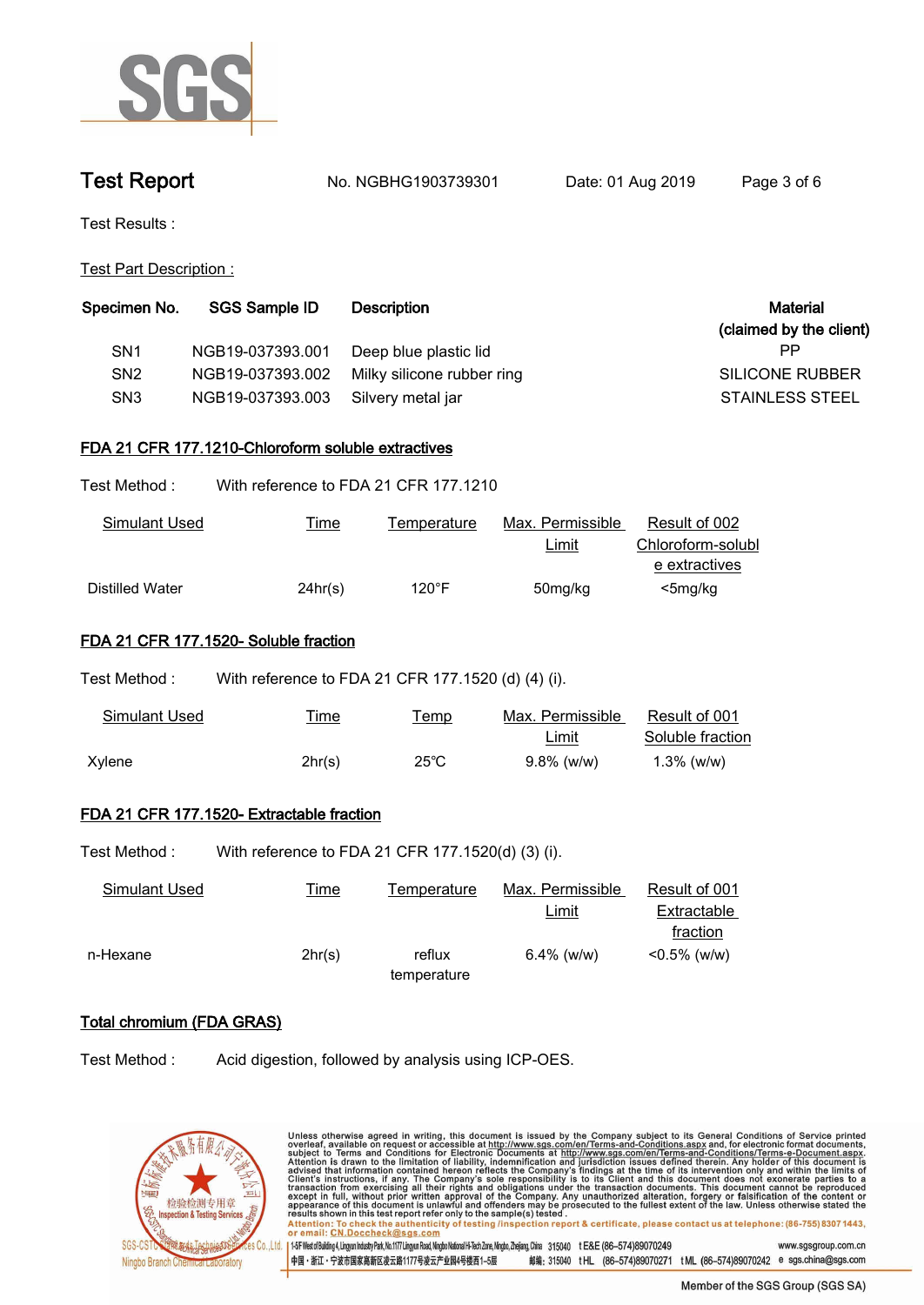

| <b>Test Report</b> | No. NGBHG1903739301 |              | Date: 01 Aug 2019 | Page 4 of 6 |
|--------------------|---------------------|--------------|-------------------|-------------|
| Test Item(s)       |                     | <u>Limit</u> | <u>003</u>        |             |
| Total Chromium,%   |                     | ≥16          | 17 R              |             |

### **FDA 21 CFR 177.1520-Density at 23°C.**

Test Method : With reference to FDA 21 CFR 177.1520d(1).

| Test Item(s)                        | Limit       | 001   |  |
|-------------------------------------|-------------|-------|--|
| Density at 23°C, g/ cm <sup>3</sup> | 0.880-0.913 | 0.906 |  |

### **FDA 21 CFR 177.1520- Melting Point.**

**Test Method :. With reference to FDA 21 CFR 177.1520 (d) (2)..**

| <u>Test Item(s)</u> | Limit   | 001 |  |
|---------------------|---------|-----|--|
| Melting point, °C   | 160-180 | 167 |  |

**Remark:**

- **(1) g/cm³ = gram per cubic centimeter**
- **(2) %(w/w) = percentage of weight by weight**
- **(3) ℃ = degree Celsius**
- **(4) hr = hour**
- **(5) < = less than**
- **(6) mg/kg = milligram per kilogram**
- **(7) % = percentage of weight by weight**
- **(8) ≥ = great than or equal to**
- **(9) ⁰F = Fahrenheit degree.**



Unless otherwise agreed in writing, this document is issued by the Company subject to its General Conditions of Service printed<br>overleaf, available on request or accessible at http://www.sgs.com/en/Terms-and-Conditions.asp

Attention: To check the authenticity of testing linspection report & certificate, please contact us at telephone: (86-755) 8307 1443, or email: CN.Doccheck@sgs.com 145F West of Building 4, Lingun Industry Park, No.1177 Lingun Road, Ningbo National Hi-Tech Zone, Ningbo, Zhejiang, China 315040 tE&E (86-574)89070249 www.sasgroup.com.cn

中国·浙江·宁波市国家高新区凌云路1177号凌云产业园4号楼西1-5层 邮编: 315040 tHL (86-574)89070271 tML (86-574)89070242 e sgs.china@sgs.com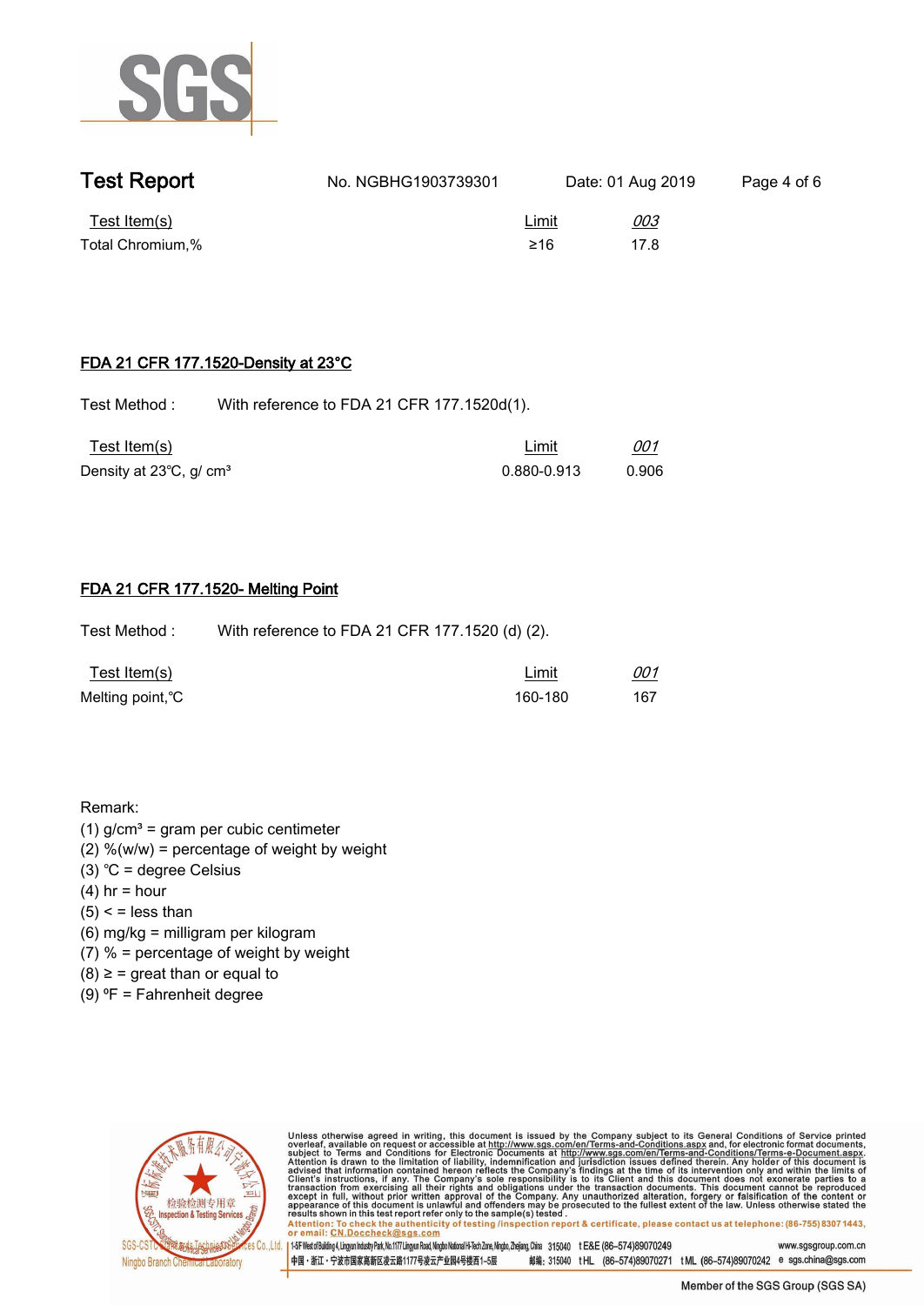

**Test Report. No. NGBHG1903739301 Date: 01 Aug 2019. Page 5 of 6.**

**Sample photo:.**





Unless otherwise agreed in writing, this document is issued by the Company subject to its General Conditions of Service printed overleaf, available on request or accessible at http://www.sgs.com/en/Terms-and-Conditions.as

145F West of Building 4, Lingun Industry Park, No. 1177 Lingyun Road, Ningbo National Hi-Tech Zone, Ningbo, Zhejang, China 315040 t E&E (86-574)89070249 www.sgsgroup.com.cn

中国・浙江・宁波市国家高新区凌云路1177号凌云产业园4号楼西1-5层 邮编: 315040 tHL (86-574)89070271 tML (86-574)89070242 e sgs.china@sgs.com